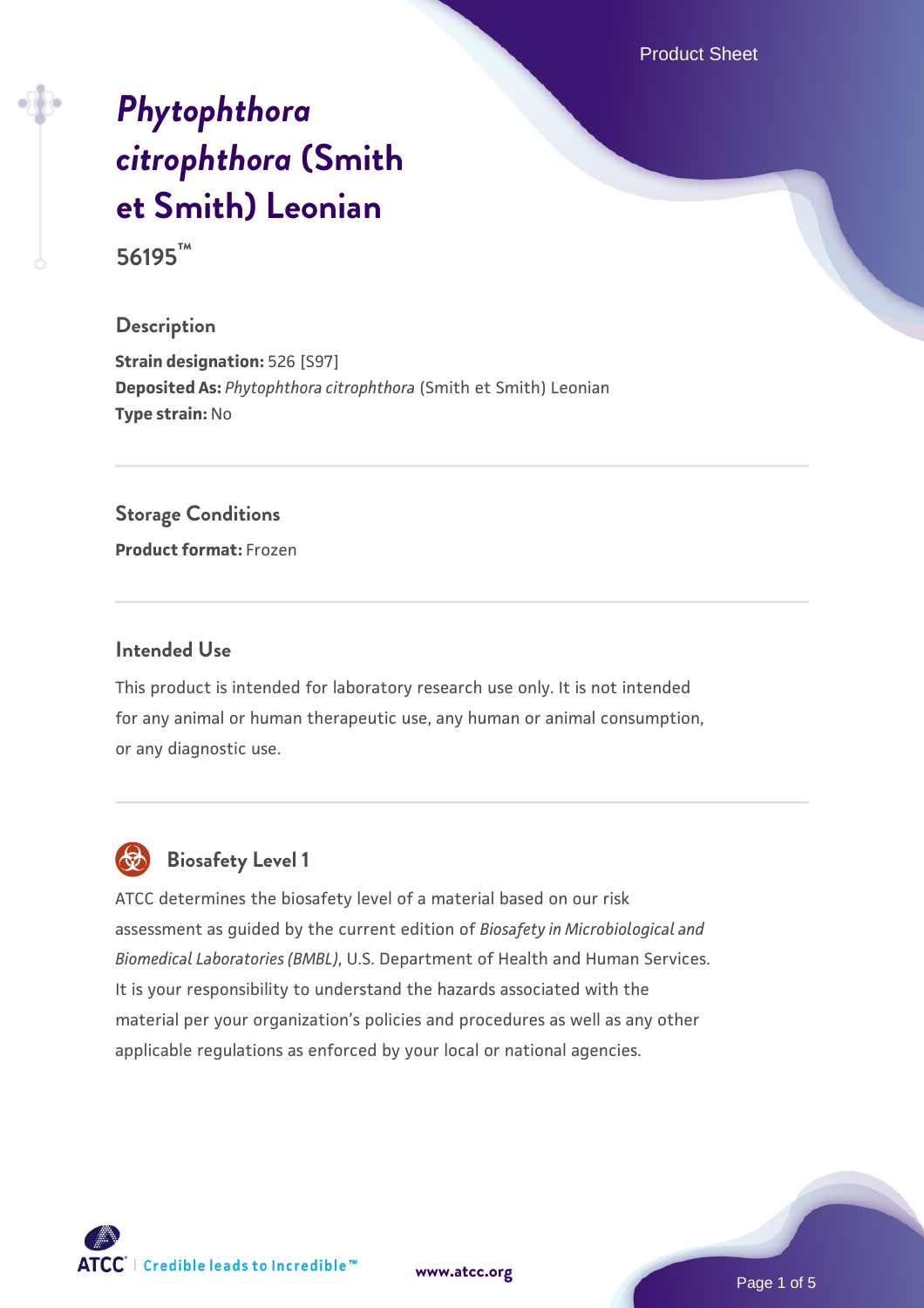#### **[Phytophthora citrophthora](https://www.atcc.org/products/56195) [\(Smith et Smith\) Leonian](https://www.atcc.org/products/56195) 56195**

ATCC highly recommends that appropriate personal protective equipment is always used when handling vials. For cultures that require storage in liquid nitrogen, it is important to note that some vials may leak when submersed in liquid nitrogen and will slowly fill with liquid nitrogen. Upon thawing, the conversion of the liquid nitrogen back to its gas phase may result in the vial exploding or blowing off its cap with dangerous force creating flying debris. Unless necessary, ATCC recommends that these cultures be stored in the vapor phase of liquid nitrogen rather than submersed in liquid nitrogen.

# **Certificate of Analysis**

For batch-specific test results, refer to the applicable certificate of analysis that can be found at www.atcc.org.

### **Growth Conditions**

**Medium:**  [ATCC Medium 343: V8 juice agar](https://www.atcc.org/-/media/product-assets/documents/microbial-media-formulations/3/4/3/atcc-medium-0343.pdf?rev=fbf48fa24e664932828269db1822ab12) **Temperature:** 24°C

### **Material Citation**

If use of this material results in a scientific publication, please cite the material in the following manner: *Phytophthora citrophthora* (Smith et Smith) Leonian (ATCC 56195)

### **References**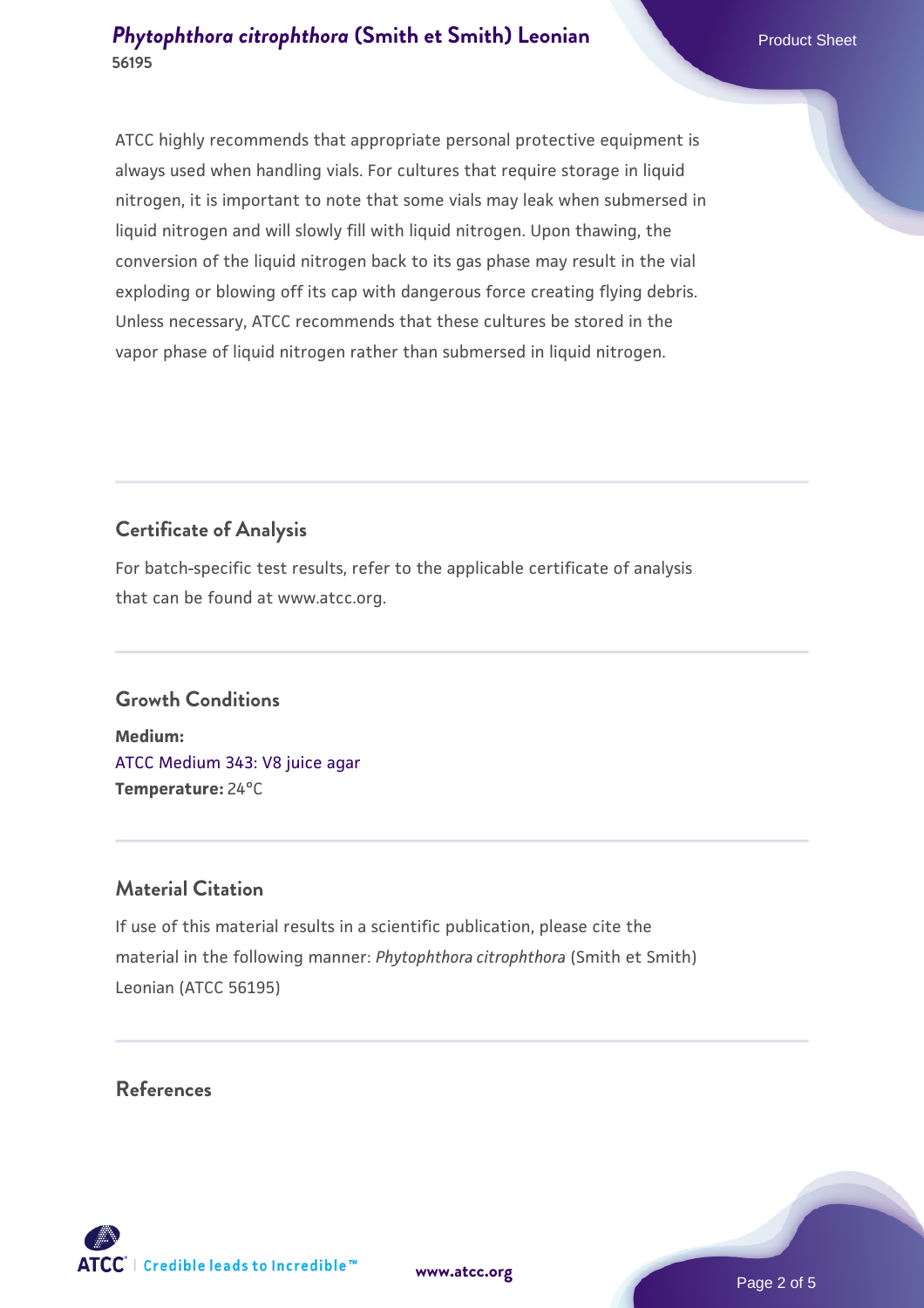#### **[Phytophthora citrophthora](https://www.atcc.org/products/56195) [\(Smith et Smith\) Leonian](https://www.atcc.org/products/56195) 56195**

References and other information relating to this material are available at www.atcc.org.

#### **Warranty**

The product is provided 'AS IS' and the viability of ATCC® products is warranted for 30 days from the date of shipment, provided that the customer has stored and handled the product according to the information included on the product information sheet, website, and Certificate of Analysis. For living cultures, ATCC lists the media formulation and reagents that have been found to be effective for the product. While other unspecified media and reagents may also produce satisfactory results, a change in the ATCC and/or depositor-recommended protocols may affect the recovery, growth, and/or function of the product. If an alternative medium formulation or reagent is used, the ATCC warranty for viability is no longer valid. Except as expressly set forth herein, no other warranties of any kind are provided, express or implied, including, but not limited to, any implied warranties of merchantability, fitness for a particular purpose, manufacture according to cGMP standards, typicality, safety, accuracy, and/or noninfringement.

#### **Disclaimers**

This product is intended for laboratory research use only. It is not intended for any animal or human therapeutic use, any human or animal consumption, or any diagnostic use. Any proposed commercial use is prohibited without a license from ATCC.

While ATCC uses reasonable efforts to include accurate and up-to-date information on this product sheet, ATCC makes no warranties or representations as to its accuracy. Citations from scientific literature and patents are provided for informational purposes only. ATCC does not warrant

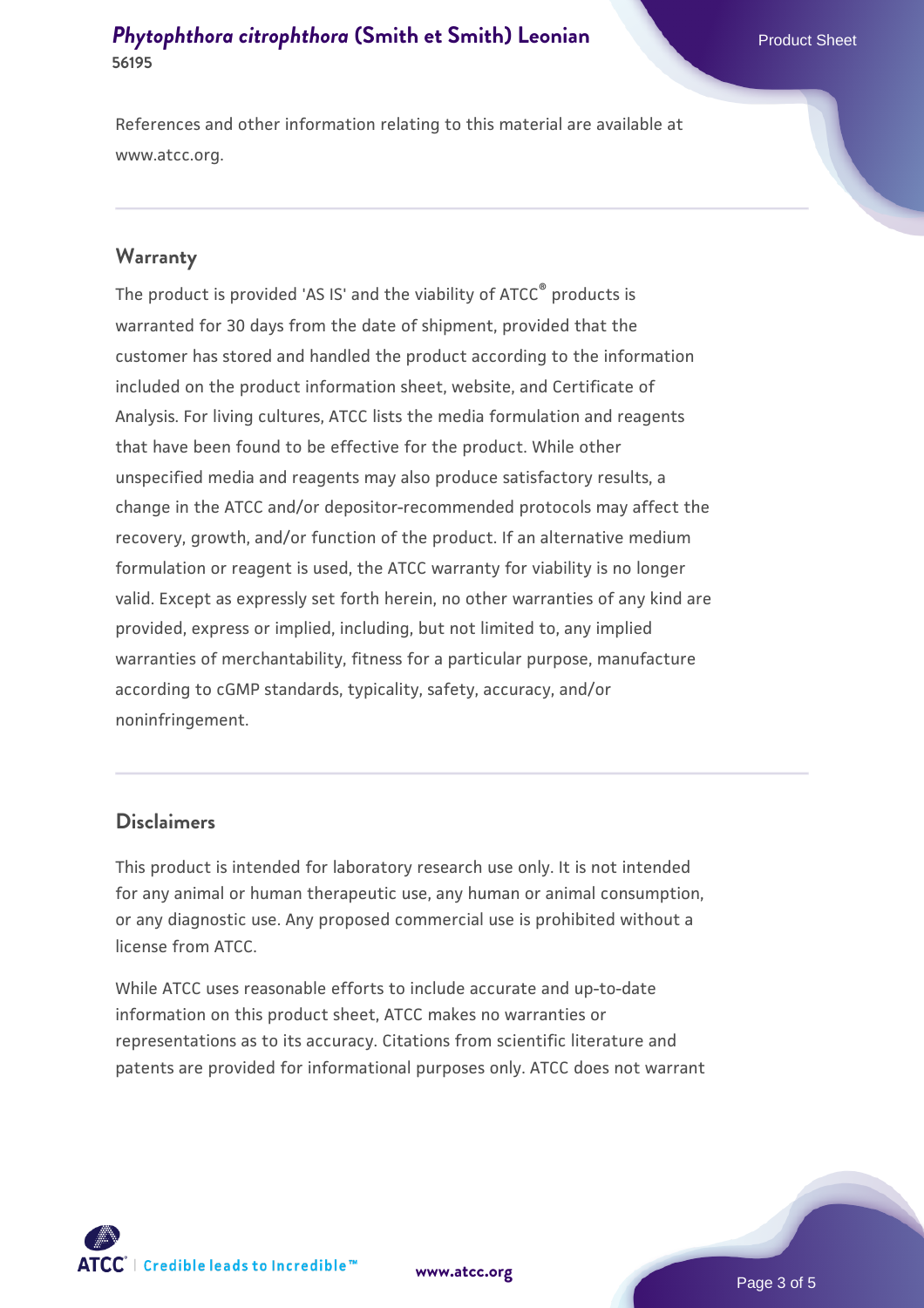#### **[Phytophthora citrophthora](https://www.atcc.org/products/56195) [\(Smith et Smith\) Leonian](https://www.atcc.org/products/56195) 56195**

that such information has been confirmed to be accurate or complete and the customer bears the sole responsibility of confirming the accuracy and completeness of any such information.

This product is sent on the condition that the customer is responsible for and assumes all risk and responsibility in connection with the receipt, handling, storage, disposal, and use of the ATCC product including without limitation taking all appropriate safety and handling precautions to minimize health or environmental risk. As a condition of receiving the material, the customer agrees that any activity undertaken with the ATCC product and any progeny or modifications will be conducted in compliance with all applicable laws, regulations, and guidelines. This product is provided 'AS IS' with no representations or warranties whatsoever except as expressly set forth herein and in no event shall ATCC, its parents, subsidiaries, directors, officers, agents, employees, assigns, successors, and affiliates be liable for indirect, special, incidental, or consequential damages of any kind in connection with or arising out of the customer's use of the product. While reasonable effort is made to ensure authenticity and reliability of materials on deposit, ATCC is not liable for damages arising from the misidentification or misrepresentation of such materials.

Please see the material transfer agreement (MTA) for further details regarding the use of this product. The MTA is available at www.atcc.org.

### **Copyright and Trademark Information**

© ATCC 2021. All rights reserved. ATCC is a registered trademark of the American Type Culture Collection.

#### **Revision**

This information on this document was last updated on 2021-05-19

#### **Contact Information**



**[www.atcc.org](http://www.atcc.org)**

Page 4 of 5